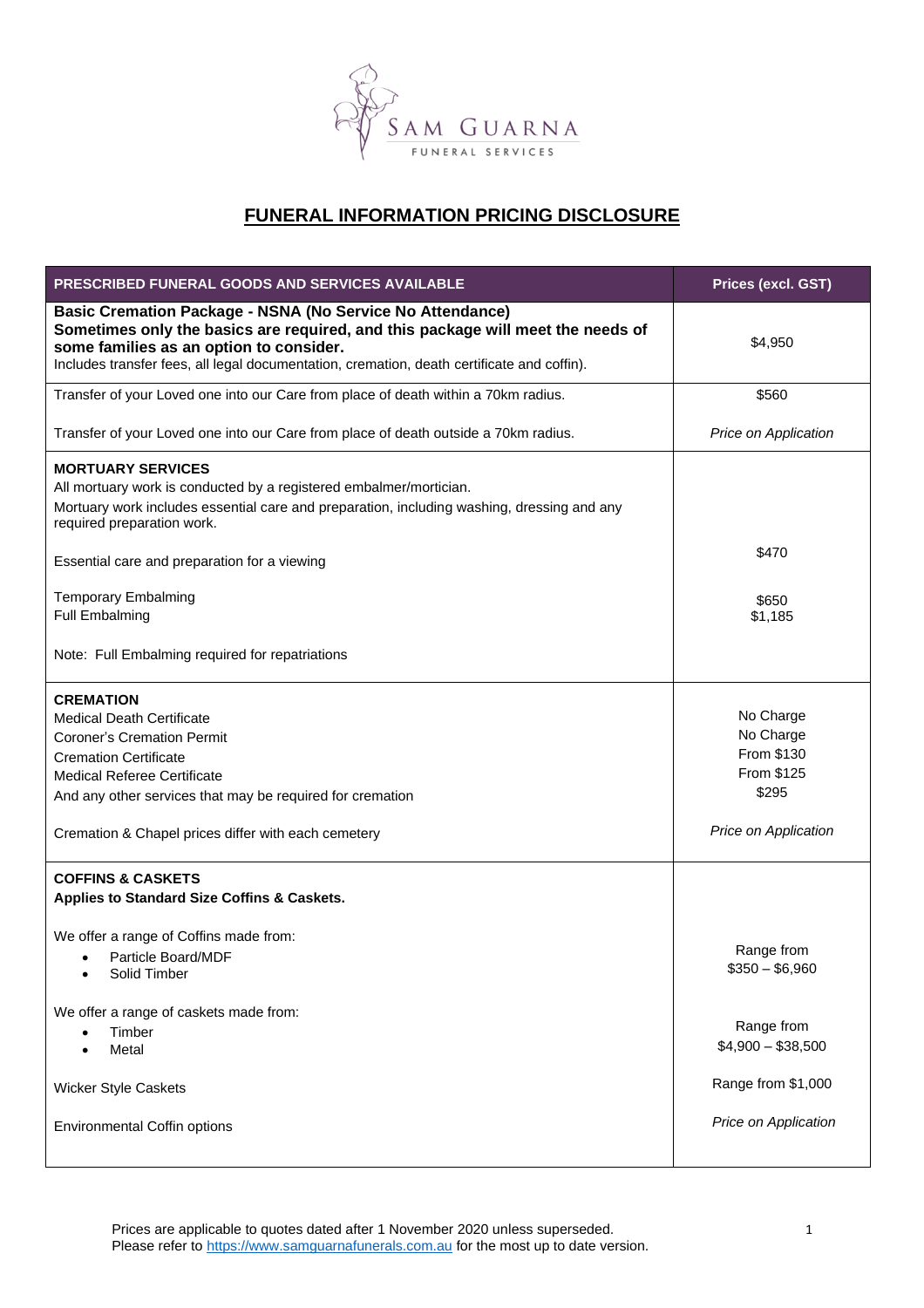| <b>BURIAL INTERMENT CHARGES</b><br>Price differs with each cemetery and burial plot selection within their grounds.                                           | Price on Application |
|---------------------------------------------------------------------------------------------------------------------------------------------------------------|----------------------|
| <b>NEWSPAPER NOTICES</b><br>Obituary charges vary according to the newspaper and the individual notice placed                                                 | <b>From \$660</b>    |
| <b>HEARSE FOR TRANSPORT</b><br>At one location being where burial/cremation are in the same location, with 30km of the Sydney<br>CBD                          | \$950                |
| <b>HEARSE FOR TRANSPORT</b><br>At two locations being where the service and the burial/cremation are at different locations within<br>30kms of the Sydney CBD | \$990                |
| <b>VIEWING AT OUR CHAPEL</b>                                                                                                                                  | \$360                |
| <b>BOOK OF MEMORIES</b>                                                                                                                                       | \$140                |
| <b>MEMORIAL SIGNATURE BOOK</b>                                                                                                                                | Complimentary        |

# **OTHER FUNERAL GOODS AND SERVICE AVAILABLE**

#### **REPATRIATION SERVICES**

Repatriation charges are calculated according to the requirements of the country of destination and the individual circumstances of families.

| <b>DISBURSEMENTS</b><br>These are third-party charges. Below are our reasonable estimates, which are subject to change.<br>There may also be other disbursements that are not captured below:                                 |                        |  |
|-------------------------------------------------------------------------------------------------------------------------------------------------------------------------------------------------------------------------------|------------------------|--|
| <b>CATERING</b><br>Catering services are available at many of the cemetery locations, plus some off-site venues are available.<br>Prices depend on venue and menu chosen by the family.                                       |                        |  |
| <b>CLERGY</b>                                                                                                                                                                                                                 | Offering from \$300    |  |
| <b>CELEBRANTS</b>                                                                                                                                                                                                             | Fee's range from \$550 |  |
| <b>PRESTIGIOUS MOURNING VEHICLES AVAILABLE</b><br>All our vehicles are driven by professional drivers. Allocated time per vehicle use is 3.5 hours                                                                            |                        |  |
| Mourning sedan                                                                                                                                                                                                                | \$425                  |  |
| Additional charges apply for times over 3.5 hours for both sedans                                                                                                                                                             |                        |  |
| <b>FUNERAL STATIONERY</b><br>Personalised Mass Books, Order of Services or Memorial/Thank You Cards<br>Pricing depends on number of pages, finish of stationary, and quantity ordered.                                        | Price on Application   |  |
| <b>MUSICIANS &amp; VOCALIST</b><br>As per the Musician chosen by the family                                                                                                                                                   | From \$400             |  |
| <b>CASKET SPRAY &amp; FLOWERS</b><br>A vast range available                                                                                                                                                                   | From \$275             |  |
| <b>VIDEOTAPING &amp; STREAMING OF SERVICE</b><br>Our staff will discuss the best option for each family and arrange accordingly, as prices vary<br>according to venue, and type of service required using digital technology. | Price on Application   |  |
| <b>BIRTH DEATH REGISTRATION</b><br>We register on your behalf the Birth Death Marriage Form, upon receipt of the certificate it is sent<br>via registered post, additional certified copies are included at no extra charge.  | \$80                   |  |